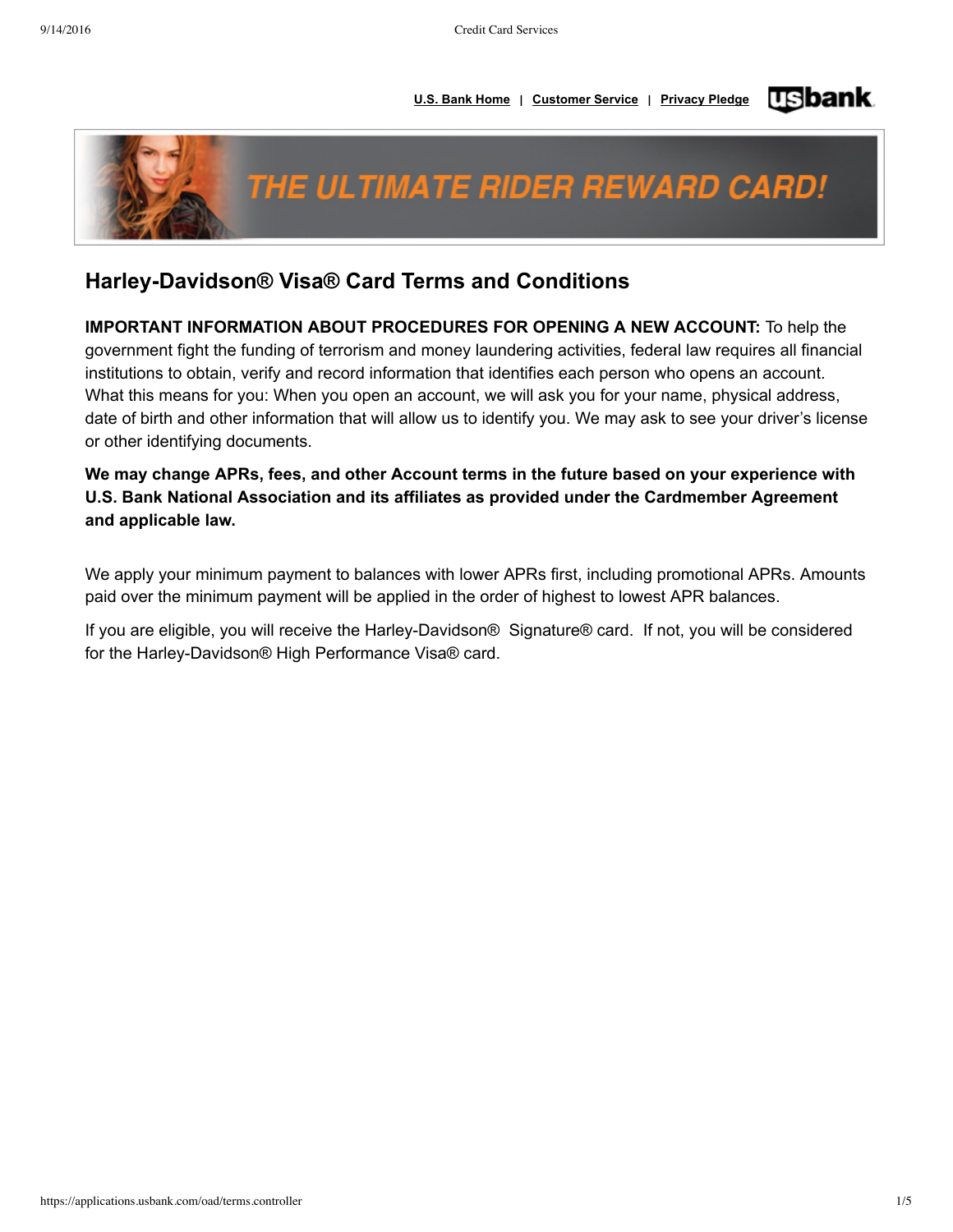### **Disclosure of Credit Card Terms**

| <b>Interest Rates and Interest Charges</b>           | Harley-Davidson® Visa® Card                                                                                                             |
|------------------------------------------------------|-----------------------------------------------------------------------------------------------------------------------------------------|
| Annual Percentage Rate (APR) for<br><b>Purchases</b> | Signature: ${\bf 14.24\%}$ to ${\bf 23.24\%}$ based on your creditworthiness when you open your<br>account.                             |
|                                                      | High Performance: $14.24\%$ to $23.24\%$ based on your creditworthiness when you<br>open your account.                                  |
|                                                      | This APR will vary with the market based on the Prime Rate.                                                                             |
| <b>APR for Balance Transfers</b>                     | Signature: 14.24% to 23.24% based on your creditworthiness when you open your account.                                                  |
|                                                      | High Performance: 14.24% to 23.24% based on your creditworthiness when you open your<br>account.                                        |
|                                                      | This APR will vary with the market based on the Prime Rate.                                                                             |
| <b>APR for Cash Advances</b>                         | Signature: 24.24%                                                                                                                       |
|                                                      | High Performance: 24.24%                                                                                                                |
|                                                      | This APR will vary with the market based on the Prime Rate.                                                                             |
| <b>Penalty APR and When it Applies</b>               | Not applicable                                                                                                                          |
| How to Avoid Paying Interest on                      | Your due date is 24 - 30 days after the close of each billing cycle. We will not charge you                                             |
| <b>Purchases</b>                                     | interest on purchases if you pay your entire balance by the due date each month.                                                        |
| Minimum Interest Charge                              | If you are charged interest, the charge will be no less than \$2.                                                                       |
| For Credit Card Tips from the                        | To learn more about factors to consider when applying for or using a credit card, visit the                                             |
|                                                      | Consumer Financial Protection Bureau Website of the Consumer Financial Protection Bureau at<br>http://www.consumerfinance.gov/learnmore |
| Fees                                                 | Harley-Davidson® Visa® Card                                                                                                             |
| <b>Annual Fee</b>                                    |                                                                                                                                         |
| Annual Membership Fee                                | <b>None</b>                                                                                                                             |
| <b>Transaction Fees</b>                              |                                                                                                                                         |
| <b>Balance Transfer</b>                              | Either 3% of the amount of each transfer or \$5 minimum, whichever is greater.                                                          |
| Convenience Check Cash Advance <sup>1</sup>          | Either $3\%$ of the amount of each advance or \$5 minimum, whichever is greater.                                                        |
| Cash Advance ATM                                     | Either 3% of the amount of each advance or \$10 minimum, whichever is greater.                                                          |
| Cash Advance                                         | Either 3% of the amount of each advance or \$10 minimum, whichever is greater.                                                          |
| Cash Equivalent Advance                              | Either 4% of the amount of each advance or \$10 minimum, whichever is greater.                                                          |
| <b>Overdraft Protection</b>                          | <b>None</b>                                                                                                                             |
| Foreign Transaction                                  | 2% of each foreign purchase transaction or foreign ATM advance transaction in U.S. Dollars                                              |
|                                                      | 3% of each foreign purchase transaction or foreign ATM advance transaction in a Foreign                                                 |
|                                                      | Currency                                                                                                                                |
| <b>Penalty Fees</b>                                  |                                                                                                                                         |
| Late Payment                                         | Up to $$37$                                                                                                                             |
| Returned Payment                                     | Up to $$35$                                                                                                                             |
| Overlimit                                            | <b>None</b>                                                                                                                             |

**How We Will Calculate Your Balance:** We use a method called 'average daily balance (including new purchases)'. See this account agreement for more details.

**Billing Rights:** Information on your rights to dispute transactions and how to exercise those rights is provided in your Cardmember Agreement.

The information about the costs of the card described in this application is accurate as of 09/2016. This information may have changed after this date. To find out what may have changed, call us at 1-800-699-2281 (we accept relay calls) or write to us at P.O. Box 6339, Fargo, ND 58125-6339.

<sup>1</sup>Not all products receive convenience checks.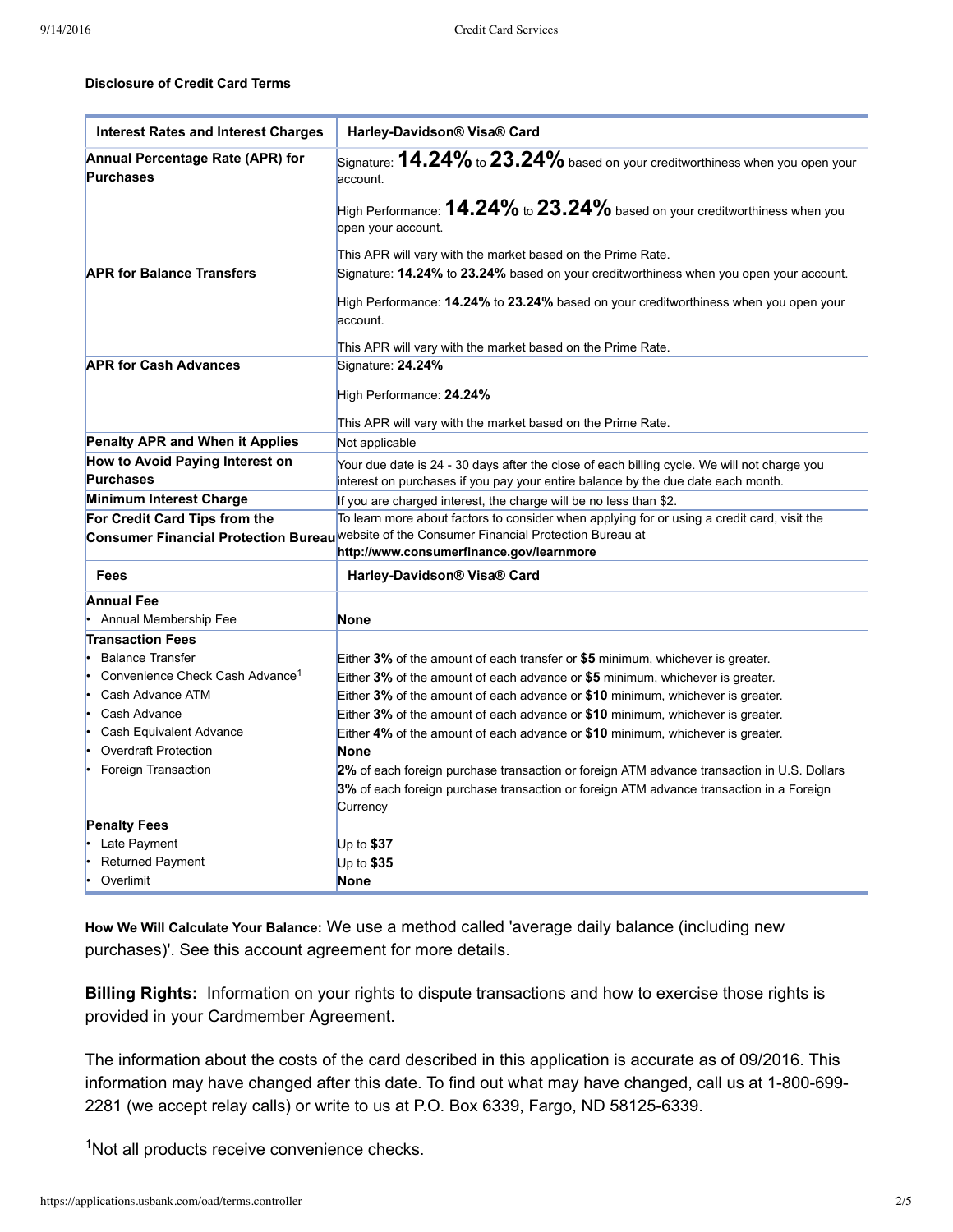**How Variable Interest Rates Are Determined**: After the introductory period, your interest rate is a variable rate and is determined by a combination of the Prime Rate (which may vary) added to a margin (which does not change). Because the Prime Rate may vary, your variable interest rate will go up or down if the Prime Rate changes. If you are granted an Account, the following rates on the Account are variable: Non-Introductory Purchase Rate; Non-Introductory Balance Transfer Rate; Cash Advance Rate. More information is available in the Cardmember Agreement.

**Notice to New York Residents:** You may contact the New York state department of financial services by telephone at (800) 342-3736 or visit its website at www.dfs.ny.gov for free information on comparative credit card rates, fees and interest-free periods.

**Notice to California Residents**: An applicant, if married, may apply for a separate account.

**Notice to Married Wisconsin Residents:** No provision of any marital property agreement, unilateral statement under section 766.59 of the Wisconsin statutes or court decree under section 766.70, adversely affects our interest unless we, prior to the time the credit is granted or an open-end credit plan is entered into, are furnished a copy of the agreement, decree or court order, or have actual knowledge of the adverse provision. IF YOU ARE A MARRIED WISCONSIN RESIDENT, CREDIT EXTENDED UNDER THIS ACCOUNT WILL BE INCURRED IN THE INTEREST OF YOUR MARRIAGE OR FAMILY.

**Notice to Ohio Residents:** The Ohio laws against discrimination require that all creditors make credit equally available to all creditworthy customers, and that credit reporting agencies maintain separate credit histories on each individual upon request. The Ohio Civil Rights Commission administers compliance with this law.

By submitting this application, you understand and agree that U.S. Bank National Association ("we", "us" or "our"), as the creditor and issuer of your Account, will rely on the information provided here in making this credit decision, and you certify that such information is accurate and complete to the best of your knowledge. If we open an Account based on this application, you will be individually liable (or, for joint accounts, individually and jointly liable) for all authorized charges and for all fees referred to in the most recent Cardmember Agreement, which may be amended from time to time. We may request consumer credit reports about you for evaluating this application and in the future for reviewing Account credit limits, for Account renewal, for servicing and collection purposes, and for other legitimate purposes associated with your Account. Upon your request, we will inform you if a consumer report was requested and, if it was, provide you with the name and address of the consumer reporting agency that furnished the report. By providing us with a telephone number for a cellular phone or other wireless device, including a number that you later convert to a cellular number, you are expressly consenting to receiving communications including but not limited to prerecorded or artificial voice message calls, text messages, and calls made by an automatic telephone dialing system—from us and our affiliates and agents at that number. This express consent applies to each such telephone number that you provide to us now or in the future and permits such calls for non-marketing purposes. Calls and messages may incur access fees from your cellular provider. By submitting this application, you also agree that we may verify your employment, income, address and all other information provided with other creditors, credit reporting agencies, employers, third parties, and through records maintained by federal and state agencies (including any state motor vehicle department) and waive any rights of confidentiality you may have in that information under applicable law.

## **If** you are eligible, you will receive the Harley-Davidson® Signature® card. If not, you will be **considered for the HarleyDavidson® High Performance Visa® card.**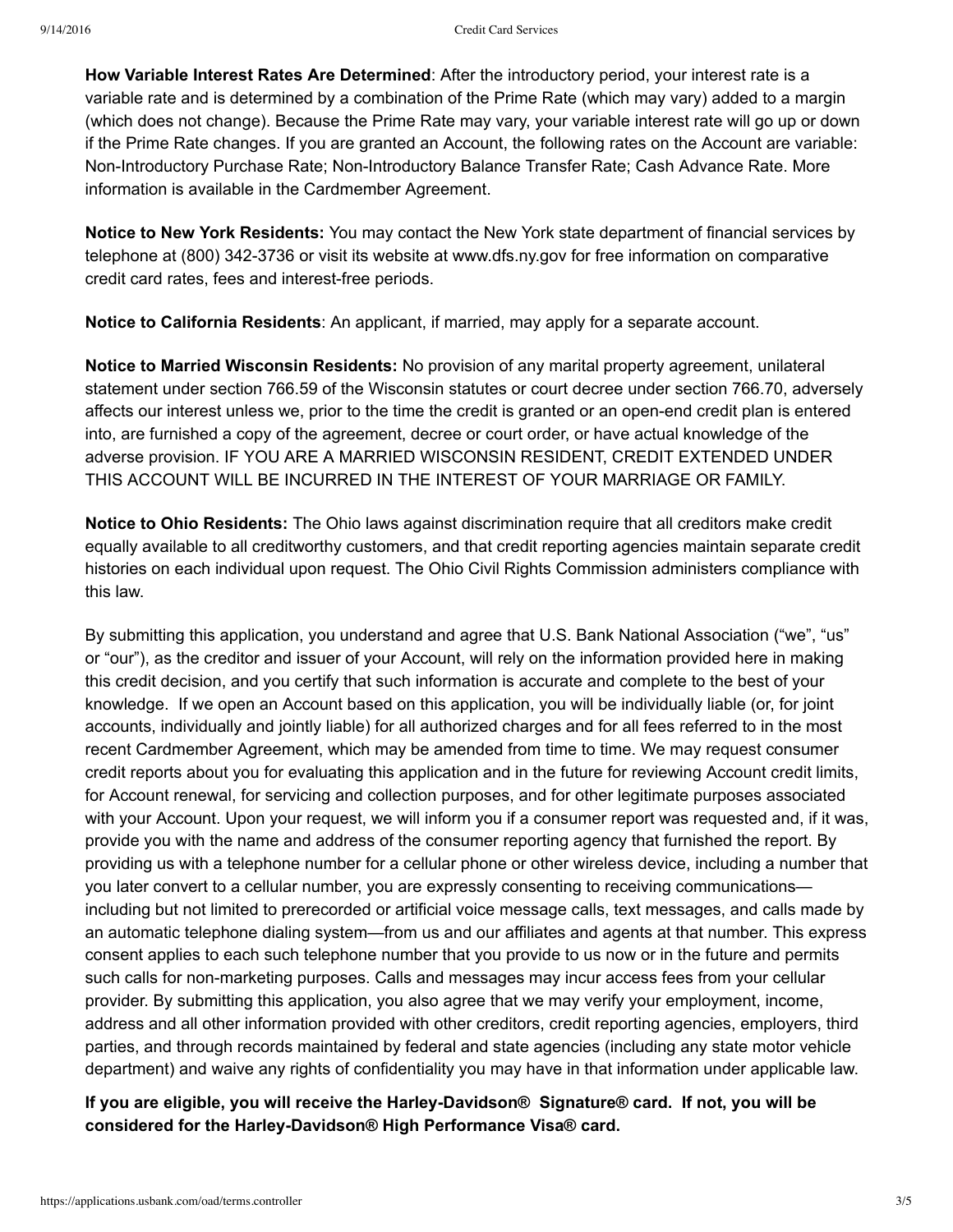#### 9/14/2016 Credit Card Services

If you are granted an account, you understand and agree that we will report that fact, your name, address, phone number and information about your ongoing account activity to Harley-Davidson Financial Services, but will not disclose to Harley-Davidson Financial Services any other information about you taken from this application or received from third parties. By submitting this application you certify that you read and understood the disclosures here and you agree to the terms of this application.

EXPANDED ACCOUNT ACCESS: Any Card or PIN issued to or selected by you under this Agreement can be used to access multiple checking, savings, line of credit and credit card account(s) held in your name with us or our bank affiliates; and any account you open with us and our affiliates may be accessed by the Card or PIN issued under this Agreement now or in the future. "Expanded Account Access" means use of a card or account number and PIN to conduct a transaction or obtain information at ATMs, over the telephone, through personal computer banking, or via any other available method. If the Card or PIN is for a joint account, the Card or PIN can be used to access all the accounts linked to the Card or PIN Access, whether joint or individual. There are no additional fees or charges for Expanded Account Access, but fees applicable to each applicable account will continue to apply in accordance with the terms of the applicable account agreements. Call Cardmember Service at **18006992281** to cancel Expanded Account Access, allowing a reasonable time for cancellation to become effective. If you cancel Expanded Account Access for any account, this Account will not be accessible by any card or PIN other than the Card or PIN issued under this Agreement.

### **Harley-Davidson Genuine Rewards Program**

Account must be open and in good standing to earn and redeem rewards and benefits. Upon approval, please refer to your Cardmember Agreement for additional information.

a) You may earn Harley-Davidson® Genuine Rewards Points ("Points") for your purchases. At the end of each billing cycle, we will calculate your Point(s) earned based on 3% of Net Purchases at Harley-Davidson® dealers; 2% of Net Purchases at merchants classified as gas stations, restaurants, bars and lodging and 1% of the Net Purchases for all other purchases on your Harley-Davidson® Visa Account. U.S. Bank cannot control how merchants choose to classify their business and reserves the right to determine which purchases qualify. Fast food merchants may not qualify for additional bonus. Bonus Points will not be awarded for transactions posting as Convenience Checks, credit insurance premiums, Advances (including wire transfers, travelers checks, money orders, foreign cash transactions, betting transactions, lottery tickets and ATM disbursements), transactions to purchase cash such as purchases from the U.S. Mint, Balance Transfers, interest charges or fees, or transactions to fund certain prepaid card products. We may round Net Purchases up or down to a whole dollar amount for purposes of awarding Points.

b) "Net Purchases" for a billing cycle are determined by adding all new Purchases posted to your Harley-Davidson® Visa Account during the billing cycle and subtracting any credits and/or adjustments and chargebacks to a merchant that have posted to your Account during the billing cycle for returned Purchases. If credits for returned Purchases exceed new Purchases in any billing cycle, the excess credits will be carried forward into successive billing cycles and subtracted from future new Purchases to determine the Net Purchases for those successive cycles.

c) Points may be accumulated and redeemed, subject to all terms, conditions and limitations, as described in this Agreement and your Owner's Manual. Points cannot be earned or redeemed for Accounts that are in Default, past due or closed.

d) Eligibility for the Harley-Davidson® Genuine Rewards Program ("Program"), the awarding of the Points, including the form, use and acceptance of the Rewards (as defined below), and the awarding and redemption of Points, are subject to the terms and conditions of the Agreement. Noncompliance with the